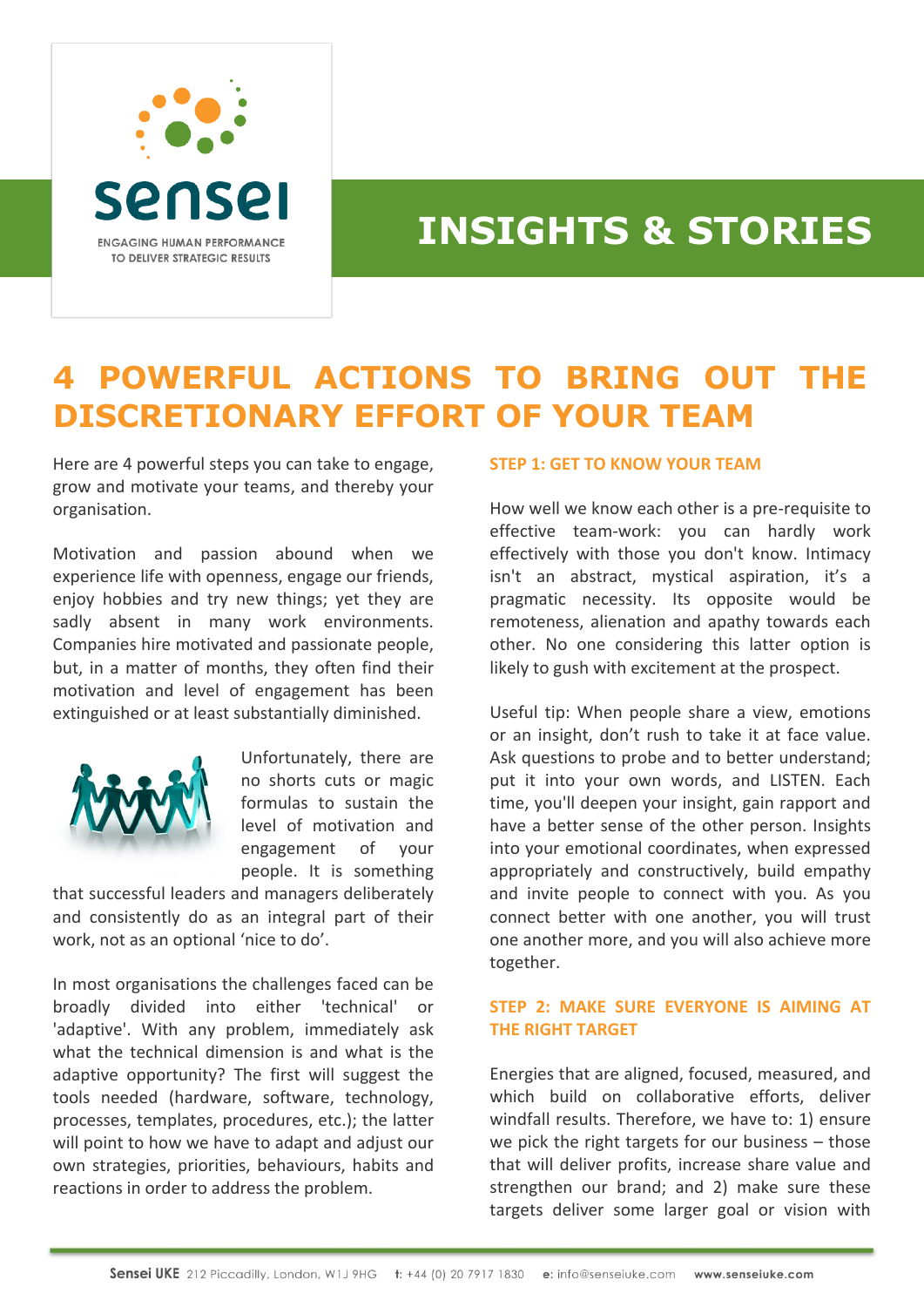significance, so that people genuinely want to make them happen; and 3) translate these larger aspirations and aims into the daily accountabilities of people throughout the organisation.

For everyone in your company, make sure they have personal targets. These should ideally be a composite of:

- $\checkmark$  What they are doing overall in the coming six to nine months to deliver the strategy.
- $\checkmark$  The top 3 goals, agreed with their boss, for which they are taking accountability in the near to medium term – including clarity as to who they have to partner with for this to be delivered.
- $\checkmark$  The biggest way they are going to add value to their team's goals this quarter.
- $\checkmark$  The most critical way they are seeking to improve their own leadership effectiveness this quarter.

### **STEP 3: HAVE 'RADICAL' CONVERSATIONS**

Relationships are progressed via conversations. 'Radical' conversations go to the heart of where engagement is needed most. They are 'root', 'core' and, hopefully, emotionally vivifying enough to call forth our best  $-$  in terms of intelligence, maturity, flexibility and commitment.

Every senior leader should identify 3-4 transformational 'radical' conversations that could be game-changing. These could relate to innovation, customer intimacy, breaking a deadlock, eliciting cooperation or strategically influencing people across the value chain.

Each radical conversation needs preparation. What preliminary conversations are needed? Who else can give us insight into the people we are seeking to dialogue with? Who knows them and has natural rapport with them?

How can we frame the conversation so that it is about an outcome important enough for us to rise above our peeves, our vanity, our turf issues and any baggage we may be bringing with us? And can I conduct it in such a way that I surmount my own

defensiveness, take on personal accountability and invite the other person to jointly brainstorm and design a way forward with me?



You know you've had a successful radical conversation when there are clear next steps, shared accountability in some way, agreed ways to stay in touch

and provide ongoing input, and a previous impasse now at least potentially surmounted. Moreover, every successful radical conversation leaves us with at least an improved relationship. We have a well of mutual trust, however tentative, to draw on for next time.

If we can improve the calibre, candour and openness of our conversations, productive opportunities will follow.

### **STEP 4: BE ACCOUNTABLE**

When we feel we can't influence our results, our work culture or our possibilities, passion is sapped away. A primary way to build engagement and motivation in others is to encourage everyone to take responsibility for building the kind of culture they wish to inhabit.

So, relative to bosses, peers, other stakeholders, and members of our team, there is one overriding constant: discerning, real-time, specific appreciation leads people to do more of what was recognised. Note, however, the essential ingredients:

First, appreciation has to be 'discerning'. In other words, you have to be known to offer appreciation when merited, you have to be known to care about results, and you have to have a reputation for high standards. Ladling on insincere flattery helps no one.

Second, appreciation has to be in real-time, meaning as close as possible to the event, behaviour or action that you are appreciating. That's when we are most engaged with what we've done, that's when it will get the highest voltage attention.